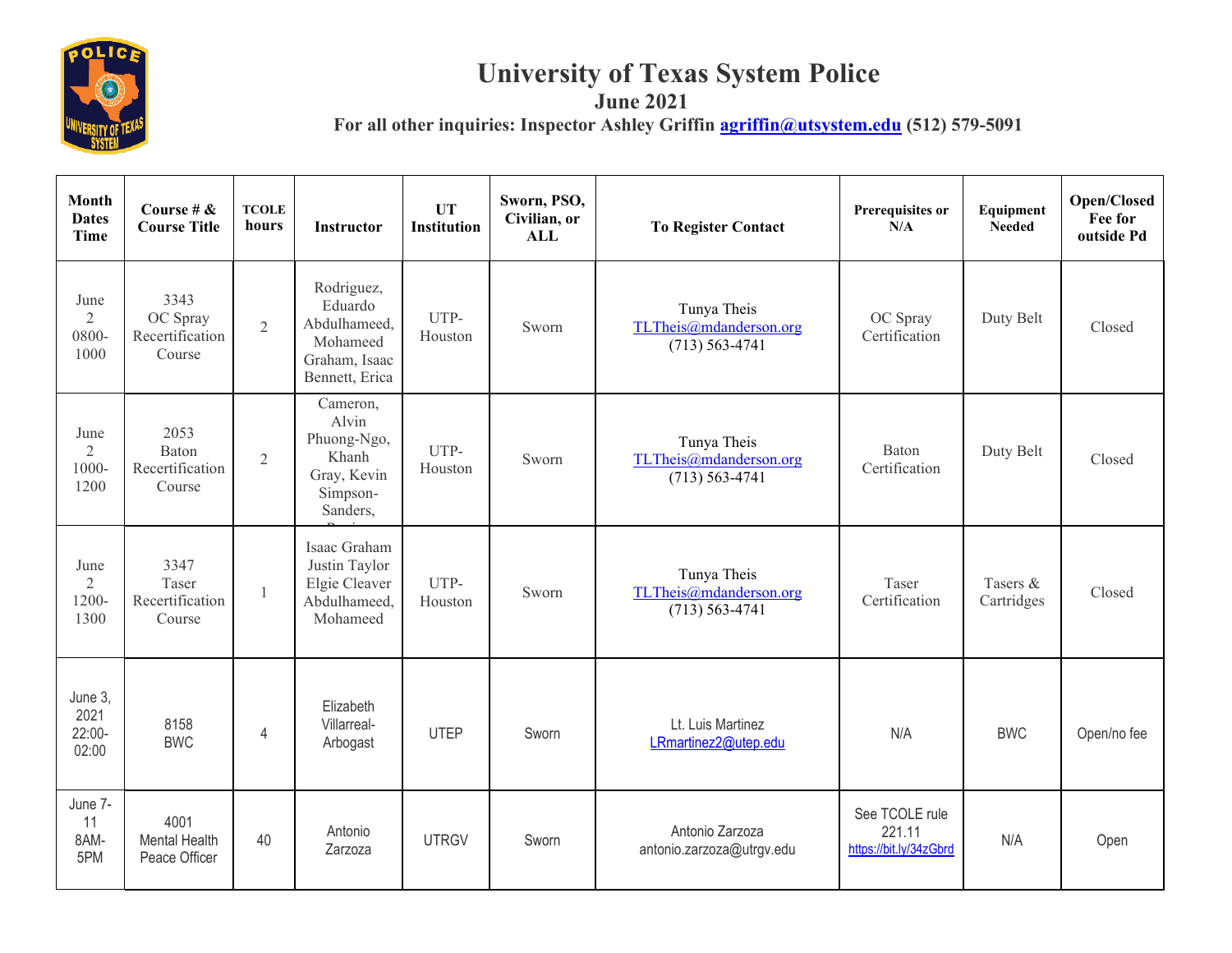| June 7-<br>11<br>0800-<br>1630 | 4001<br><b>Mental Health</b><br>Peace Officer                    | 40             | J. Twombly                            | <b>UTSWMC</b>            | Sworn                                                                       | Cpl. Timothy McKinney<br>Timothy.mckinney@utsouthwestern.edu<br>214-633-1606 | N/A                                                                         | Note-taking<br>materials/laptop<br>computer | Open<br>No Fee |
|--------------------------------|------------------------------------------------------------------|----------------|---------------------------------------|--------------------------|-----------------------------------------------------------------------------|------------------------------------------------------------------------------|-----------------------------------------------------------------------------|---------------------------------------------|----------------|
| June 8<br>0600-<br>0800        | 3027<br>De-escalation                                            | $\overline{2}$ | Armstrong<br>C.Dorsey                 | <b>UTMB</b><br>Galveston | Tele-<br>communicator<br>(TCO) and<br><b>Public Safety</b><br>Officer (PSO) | Officer Olga Joseph<br>olmolis@utmb.edu                                      | Tele-<br>communicator<br>(TCO) and Public<br>Safety Officer<br>(PSO)        | Pen and<br>paper to take<br>notes           | Closed         |
| June<br>8th<br>1000-<br>1100   | 3340<br>Crowd<br>Control                                         | $\overline{1}$ | Lt Cooper<br>Cpl Joseph<br>Ofc Dorsey | <b>UTMB</b><br>Galveston | Tele-<br>communicator<br>(TCO) and<br><b>Public Safety</b><br>Officer (PSO) | Officer Olga Joseph<br>olmolis@utmb.edu                                      | Tele-<br>communicator<br>(TCO) and Public<br>Safety Officer<br>(PSO)        | Pen and<br>paper to take<br>notes           | Closed         |
| June<br>8th<br>1100-<br>1200   | 3930<br><b>Ethics</b>                                            | $\mathbf 1$    | Lt Cooper<br>Cpl Joseph<br>Ofc Dorsey | <b>UTMB</b><br>Galveston | Tele-<br>communicator<br>(TCO) and<br><b>Public Safety</b><br>Officer (PSO) | Officer Olga Joseph<br>olmolis@utmb.edu                                      | Tele-<br>communicator<br>(TCO) and<br><b>Public Safety</b><br>Officer (PSO) | Pen and<br>paper to<br>take notes           | Closed         |
| June<br>8th<br>1330-<br>1430   | 3799<br>All Hazards<br>plan                                      | $\overline{1}$ | Lt Cooper<br>Lt. Pean                 | <b>UTMB</b><br>Galveston | Tele-<br>communicator<br>(TCO) and<br><b>Public Safety</b><br>Officer (PSO) | Officer Olga Joseph<br>olmolis@utmb.edu                                      | Tele-<br>communicator<br>(TCO) and Public<br>Safety Officer<br>(PSO)        | Pen and<br>paper to take<br>notes           | Closed         |
| June<br>8th<br>1430-<br>1630   | 3844<br><b>Behavioral Health</b><br>Crisis Response<br>Refresher | $\overline{2}$ | S.Carr<br>Lt. Pean<br>Sgt. Fultz      | <b>UTMB</b><br>Galveston | Tele-<br>communicator<br>(TCO) and<br><b>Public Safety</b><br>Officer (PSO) | Officer Olga Joseph<br>olmolis@utmb.edu                                      | Tele-<br>communicator<br>(TCO) and Public<br>Safety Officer<br>(PSO)        | Pen and<br>paper to take<br>notes           | Closed         |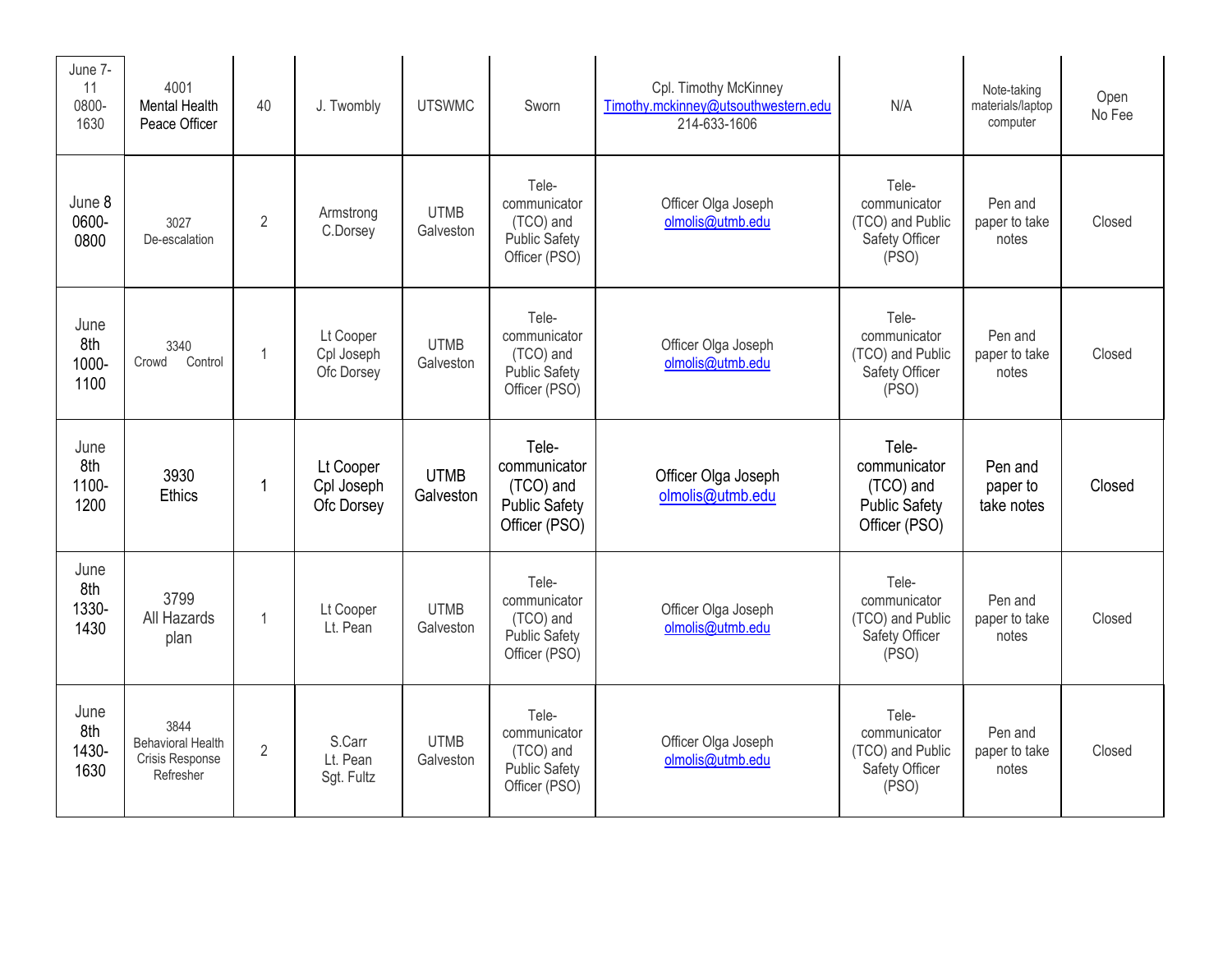| June<br>8th<br>1630-<br>1800         | 3308<br><b>Officer Safety</b>                                | 1  | S.Carr<br>Lt. Pean<br>Sgt. Fultz | <b>UTMB</b><br>Galveston      | Tele-<br>communicator<br>(TCO) and<br><b>Public Safety</b><br>Officer (PSO | Officer Olga Joseph<br>olmolis@utmb.edu                                      | Tele-<br>communicator<br>(TCO) and Public<br>Safety Officer<br>(PSO | Duty Rig<br>No live<br>weapons                                                                  | Open                       |
|--------------------------------------|--------------------------------------------------------------|----|----------------------------------|-------------------------------|----------------------------------------------------------------------------|------------------------------------------------------------------------------|---------------------------------------------------------------------|-------------------------------------------------------------------------------------------------|----------------------------|
| June<br>8<br>1400-<br>1700           | 3830<br><b>General First</b><br>Aid Training                 | 3  | Raczek                           | <b>UT Health</b><br><b>SA</b> | Sworn                                                                      | Ryan O'Connor<br>oconnorr@uthscsa.edu<br>210-567-8919                        | <b>NA</b>                                                           | Full Uniform<br>Note Taking<br>Materials                                                        | Closed                     |
| June<br>$14 - 18$<br>08:00-<br>17:00 | 3358<br>Police Bicycle<br>(IPMBA)                            | 40 | D. Falin                         | <b>UTEP</b>                   | Sworn                                                                      | Lt. Luis Martinez<br>LRmartinez2@utep.edu                                    | N/A                                                                 | Mountain<br>Bike, Helmet,<br>Duty Belt and<br>Weapon,<br>Ballistic vest.<br>and 50<br>rounds of | Open<br>20 slots<br>No Fee |
| June<br>$14 - 18$<br>0800-<br>1700   | 1014<br><b>Basic Instructor</b>                              | 40 | Griffin<br>Merritt<br>Weber      | UT System                     | Sworn                                                                      | Ashley Griffin<br>agriffin@utsystem.edu                                      | N/A                                                                 | Note taking<br>materials,<br>laptop                                                             | No Fee                     |
| June<br>15<br>0800-<br>1700          | 2095<br>Use of Force<br>Scenario<br>Training<br>(Render Aid) | 8  | Funke                            | <b>UT Health</b><br><b>SA</b> | Sworn                                                                      | Ryan O'Connor<br>oconnorR@uthscsa.edu<br>210-567-8919                        | N/A                                                                 | Full Uniform<br>Eyes and<br>Ears                                                                | No Fee<br>Closed           |
| June 16<br>0730-<br>0930             | 2053<br>ASP Baton re-<br>certification                       | 2  | M. Nowik                         | <b>UTSWMC</b>                 | Sworn                                                                      | Cpl. Timothy McKinney<br>Timothy.mckinney@utsouthwestern.edu<br>214-633-1606 | ASP Baton end<br>user certified                                     | Uniform, duty<br>belt w/ ASP<br>baton & baton<br>holder                                         | Open<br>No Fee             |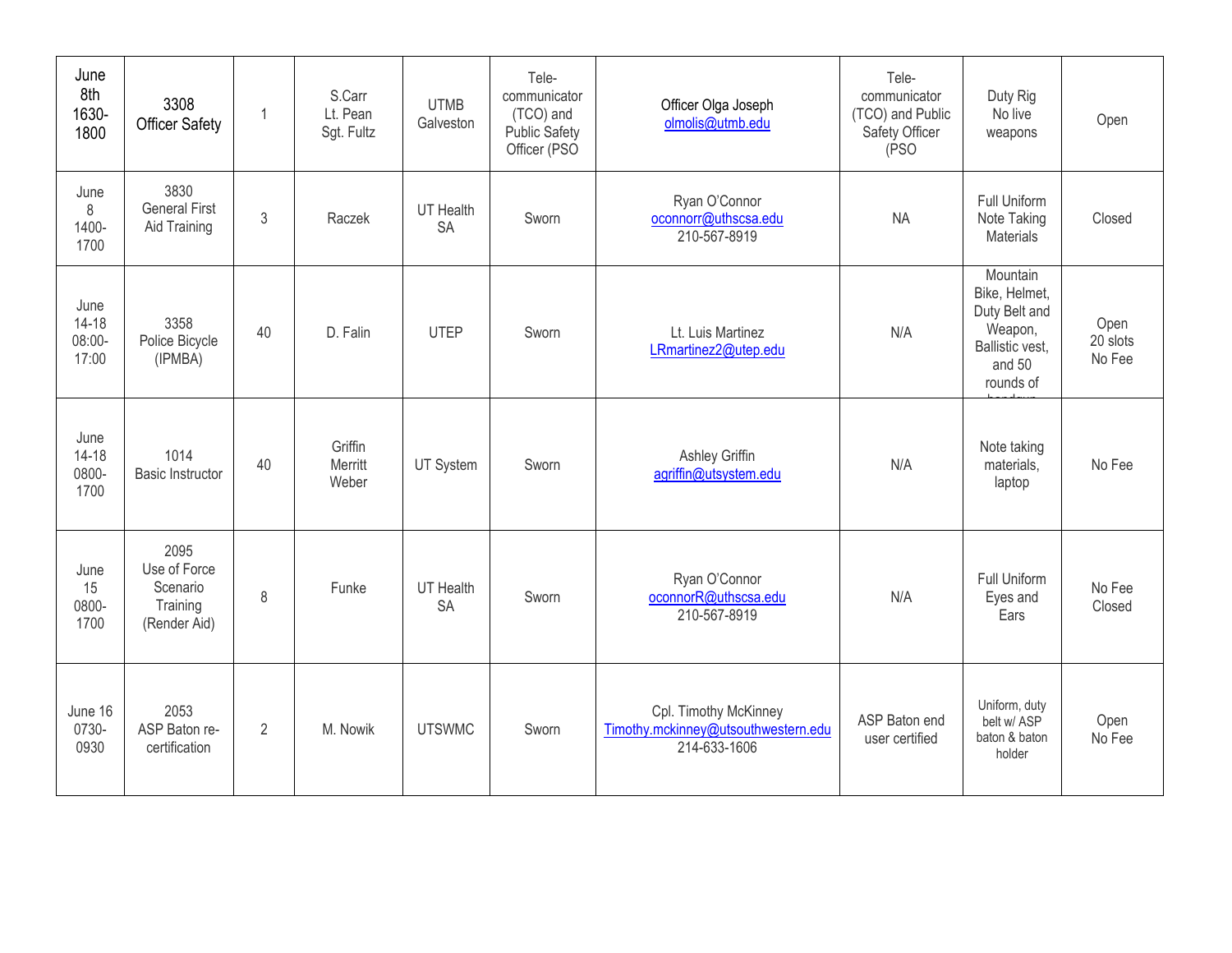| June 16<br>1200-<br>1400    | 3343<br>OC Spray re-<br>certification         | $\overline{2}$ | D. McCoy<br>T. McKinney<br>M. Nowik                                                  | <b>UTSWMC</b>   | Sworn, PSO | Cpl. Timothy McKinney<br>Timothy.mckinney@utsouthwestern.edu<br>214-633-1606 | OC Spray end<br>user certified  | Uniform, duty<br>belt w/OC<br>Spray canister<br>& canister<br>holder  | Open<br>No Fee   |
|-----------------------------|-----------------------------------------------|----------------|--------------------------------------------------------------------------------------|-----------------|------------|------------------------------------------------------------------------------|---------------------------------|-----------------------------------------------------------------------|------------------|
| June 16<br>0800-<br>1000    | 3343<br>OC Spray<br>Recertification<br>Course | $\overline{2}$ | Rodriguez,<br>Eduardo<br>Abdulhameed,<br>Mohameed<br>Graham, Isaac<br>Bennett, Erica | UTP-<br>Houston | Sworn      | Tunya Theis<br>TLTheis@mdanderson.org<br>$(713) 563 - 4741$                  | OC Spray<br>Certification       | Duty Belt                                                             | Closed           |
| June 16<br>$1000 -$<br>1200 | 2053<br>Baton<br>Recertification<br>Course    | $\overline{2}$ | Cameron,<br>Alvin<br>Phuong-Ngo,<br>Khanh<br>Gray, Kevin<br>Simpson-<br>Sanders,     | UTP-<br>Houston | Sworn      | Tunya Theis<br>TLTheis@mdanderson.org<br>$(713) 563 - 4741$                  | Baton<br>Certification          | Duty Belt                                                             | Closed           |
| June 16<br>$1200 -$<br>1300 | 3347<br>Taser<br>Recertification<br>Course    | 1              | Isaac Graham<br>Justin Taylor<br>Elgie Cleaver<br>Abdulhameed.<br>Mohameed           | UTP-<br>Houston | Sworn      | Tunya Theis<br>TLTheis@mdanderson.org<br>$(713) 563 - 4741$                  | Taser<br>Certification          | Tasers &<br>Cartridges                                                | Closed           |
| June 17<br>0730-<br>1130    | 2053<br>ASP Baton re-<br>certification        | $\overline{4}$ | M. Nowik<br>D. McCoy<br>T. McKinney                                                  | <b>UTSWMC</b>   | Sworn      | Cpl. Timothy McKinney<br>Timothy.mckinney@utsouthwestern.edu<br>214-633-1606 | ASP Baton end<br>user certified | Uniform, duty<br>belt w/ ASP<br>baton & baton<br>holder               | Closed<br>No Fee |
| June 17<br>1200-<br>1400    | 3343<br>OC Spray re-<br>certification         | $\overline{2}$ | D. McCoy<br>T. McKinney<br>M. Nowik                                                  | <b>UTSWMC</b>   | Sworn, PSO | Cpl. Timothy McKinney<br>Timothy.mckinney@utsouthwestern.edu<br>214-633-1606 | OC Spray end<br>user certified  | Uniform, duty<br>belt w/ OC<br>Spray canister<br>& canister<br>holder | Closed<br>No Fee |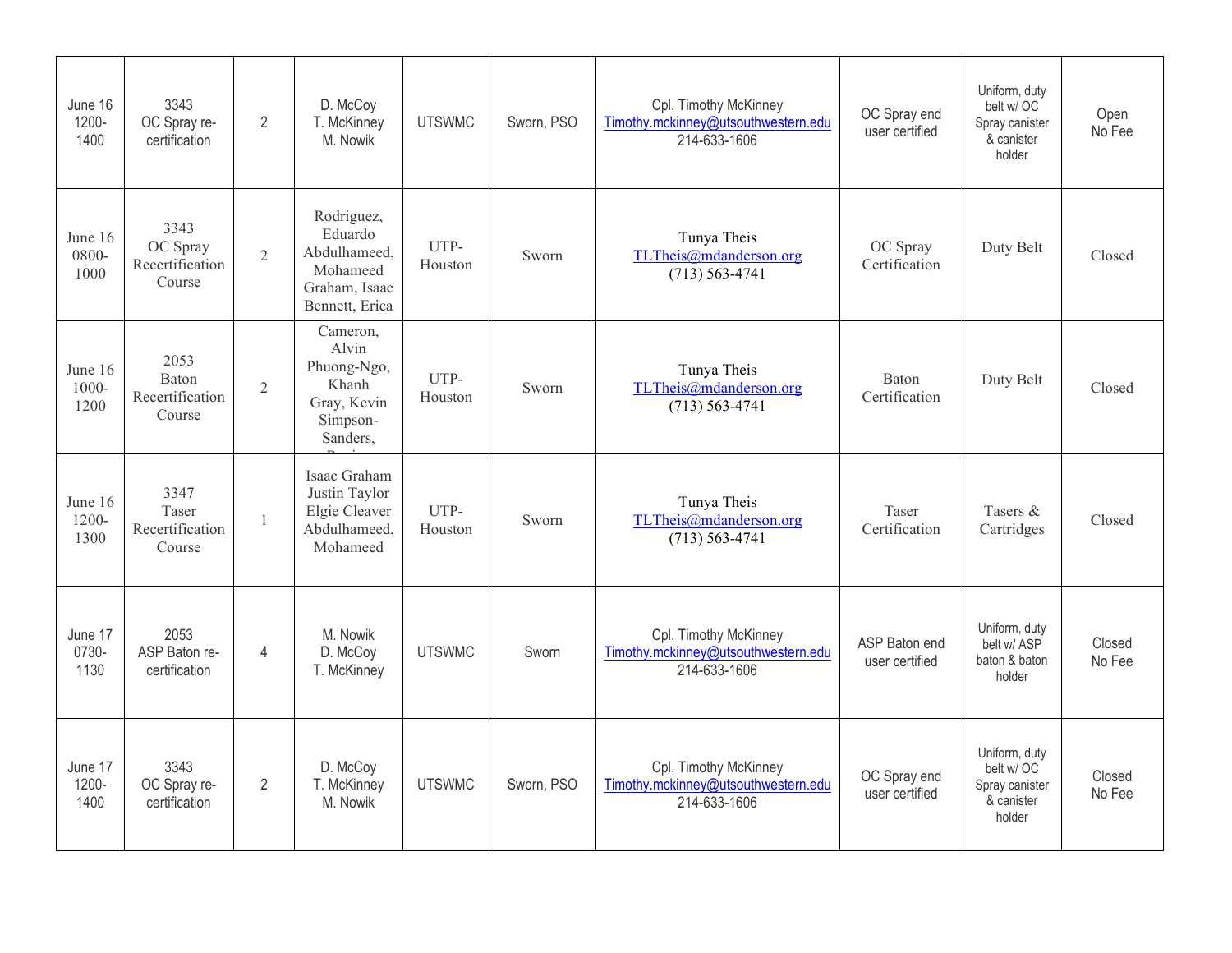| June<br>17th<br>0800-<br>1100 | 2055<br>Firearms<br>(Shoot/Don't<br>Shoot)                                 | $\overline{4}$ | Chavarria<br>Riojas                          | UT Health<br><b>SA</b>   | Sworn      | Ryan O'Connor<br>oconnorr@uthscsa.edu<br>210-567-8919                        | <b>NA</b>                               | Full Uniform<br>Note Taking<br>Materials                              | Closed         |
|-------------------------------|----------------------------------------------------------------------------|----------------|----------------------------------------------|--------------------------|------------|------------------------------------------------------------------------------|-----------------------------------------|-----------------------------------------------------------------------|----------------|
| June 21<br>0800-<br>1200      | 4065<br>Canine<br>Encounters                                               | 4              | Detective<br>G.Gaona<br>C.Dorsey<br>O.Joseph | <b>UTMB</b><br>Galveston | Sworn      | Officer Olga Joseph<br>olmolis@utmb.edu                                      | Commission<br>Police<br><b>Officers</b> | Duty Rig<br>No live<br>weapons                                        | Open           |
| June 22<br>8AM-<br>12PM       | 3027<br>De-Escalation<br>Refresher:<br>Surviving<br><b>Verbal Conflict</b> | $\overline{4}$ | Antonio<br>Zarzoza                           | <b>UTRGV</b>             | Sworn      | Antonio Zarzoza<br>antonio.zarzoza@utrgv.edu                                 | N/A                                     | N/A                                                                   | Closed         |
| June 22<br>1PM-<br>5PM        | 3027<br>De-Escalation<br>Refresher:<br>Surviving<br><b>Verbal Conflict</b> | $\overline{4}$ | Antonio<br>Zarzoza                           | <b>UTRGV</b>             | Sworn      | Antonio Zarzoza<br>antonio.zarzoza@utrgv.edu                                 | N/A                                     | N/A                                                                   | Closed         |
| June<br>23<br>0800-<br>1700   | 3517<br>Suicide by Cop<br>Course                                           | 8<br>(virtual) | Chief Rick Wall                              | UTP-<br>Houston          | Sworn      | Tunya Theis<br>TLTheis@mdanderson.org<br>$(713) 563 - 4741$                  | N/A                                     | N/A                                                                   | Closed         |
| June 23<br>0730-<br>1130      | 2053<br>ASP Baton re-<br>certification                                     | $\overline{4}$ | M. Nowik<br>D. McCoy<br>T. McKinney          | <b>UTSWMC</b>            | Sworn      | Cpl. Timothy McKinney<br>Timothy.mckinney@utsouthwestern.edu<br>214-633-1606 | ASP Baton end<br>user certified         | Uniform, duty<br>belt w/ ASP<br>baton & baton<br>holder               | Open<br>No Fee |
| June 23<br>1200-<br>1400      | 3343<br>OC Spray re-<br>certification                                      | $\overline{2}$ | D. McCoy<br>T. McKinney<br>M. Nowik          | <b>UTSWMC</b>            | Sworn, PSO | Cpl. Timothy McKinney<br>Timothy.mckinney@utsouthwestern.edu<br>214-633-1606 | OC Spray end<br>user certified          | Uniform, duty<br>belt w/ OC<br>Spray canister<br>& canister<br>holder | Open<br>No Fee |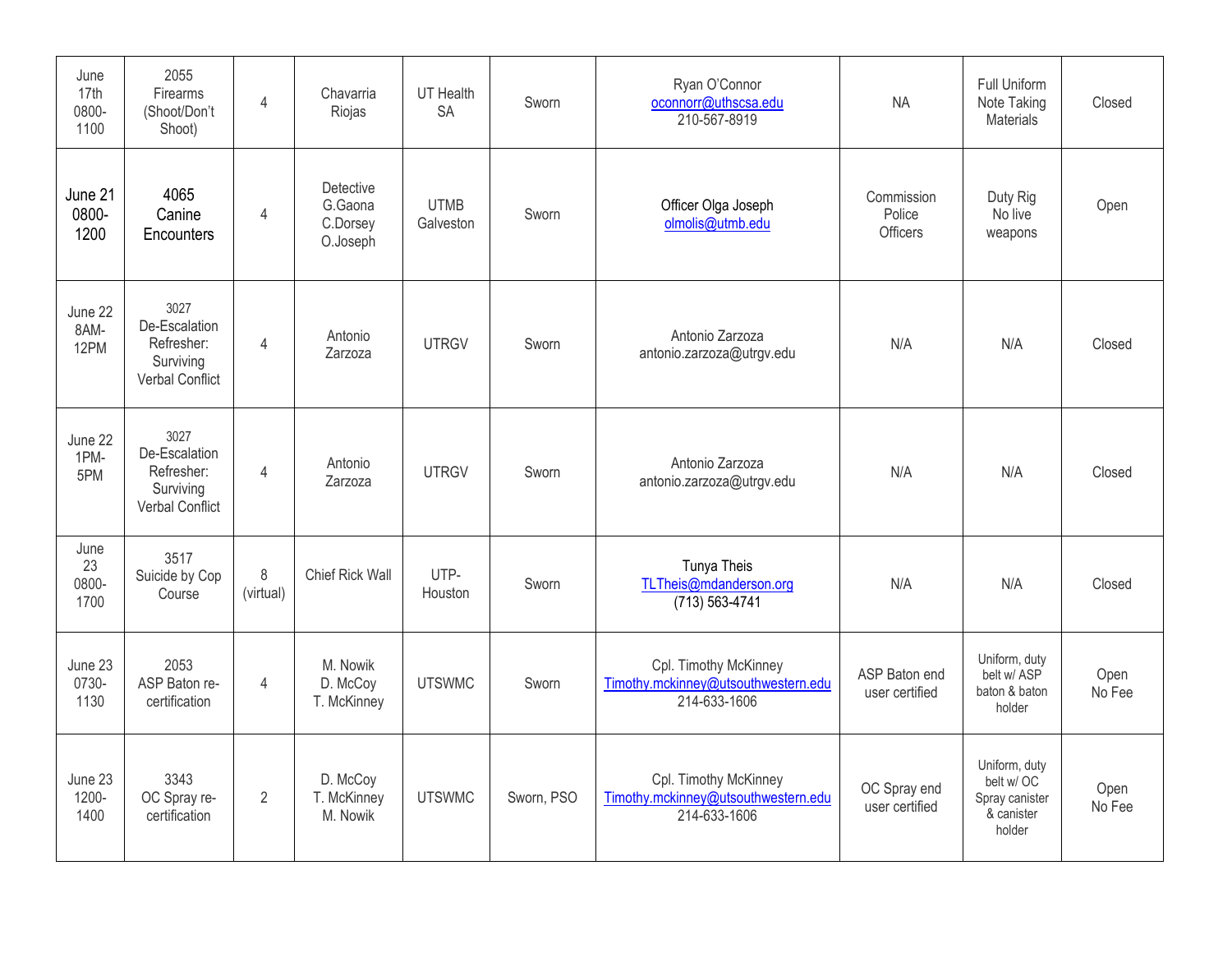| June<br>24th<br>1800-<br>2200      | 2055 Long<br>Guns<br>/Firearms             | $\overline{4}$ | Lt. Layer<br>Detective<br>J.Gonzales<br>F.Diaz | <b>UTMB</b><br>Galveston | Sworn | Officer Olga Joseph<br>olmolis@utmb.edu                           | Commission<br>Police<br>Officers | Duty Rig<br>No live<br>weapons | Closed      |
|------------------------------------|--------------------------------------------|----------------|------------------------------------------------|--------------------------|-------|-------------------------------------------------------------------|----------------------------------|--------------------------------|-------------|
| June<br>24th<br>2300-<br>0300      | 2040<br>Defensive<br><b>Tactics</b>        | $\overline{4}$ | C.McGee<br>J.Milillo                           | <b>UTMB</b><br>Galveston | Sworn | Officer Olga Joseph<br>olmolis@utmb.edu                           | Commission<br>Police<br>Officers | Duty Rig<br>No live<br>weapons | Closed      |
| June<br>25th<br>0300-<br>0500      | 3027<br>De-Escalation                      | $\overline{2}$ | C.Dorsey<br>O. Joseph                          | <b>UTMB</b><br>Galveston | Sworn | Officer Olga Joseph<br>olmolis@utmb.edu                           | Commission<br>Police<br>Officers | Duty Rig<br>No live<br>weapons | Closed      |
| June<br>25th<br>0500-<br>0600      | 3308<br><b>Officer Safety</b>              | $\mathbf{1}$   | Lt.Pean<br>O. Joseph<br>C.Dorsey               | <b>UTMB</b><br>Galveston | Sworn | Officer Olga Joseph<br>olmolis@utmb.edu                           | Commission<br>Police<br>Officers | Duty Rig<br>No live<br>weapons | Closed      |
| June 28<br>8AM-<br>12PM            | 4065<br>Canine<br>Encounters               | $\overline{4}$ | Antonio<br>Zarzoza                             | <b>UTRGV</b>             | Sworn | Antonio Zarzoza<br>antonio.zarzoza@utrgv.edu                      | N/A                              | N/A                            | Closed      |
| June 28-<br>July1<br>0700-<br>1600 | 3358<br><b>IPMBA</b><br><b>Bike School</b> | 40             | Sgt. Ramos                                     | UT-Austin                | Sworn | Michael Murphy<br>mike.murphy@austin.utexas.edu<br>1-512-232-9634 | Commission<br>Police<br>Officers | None                           | <b>OPEN</b> |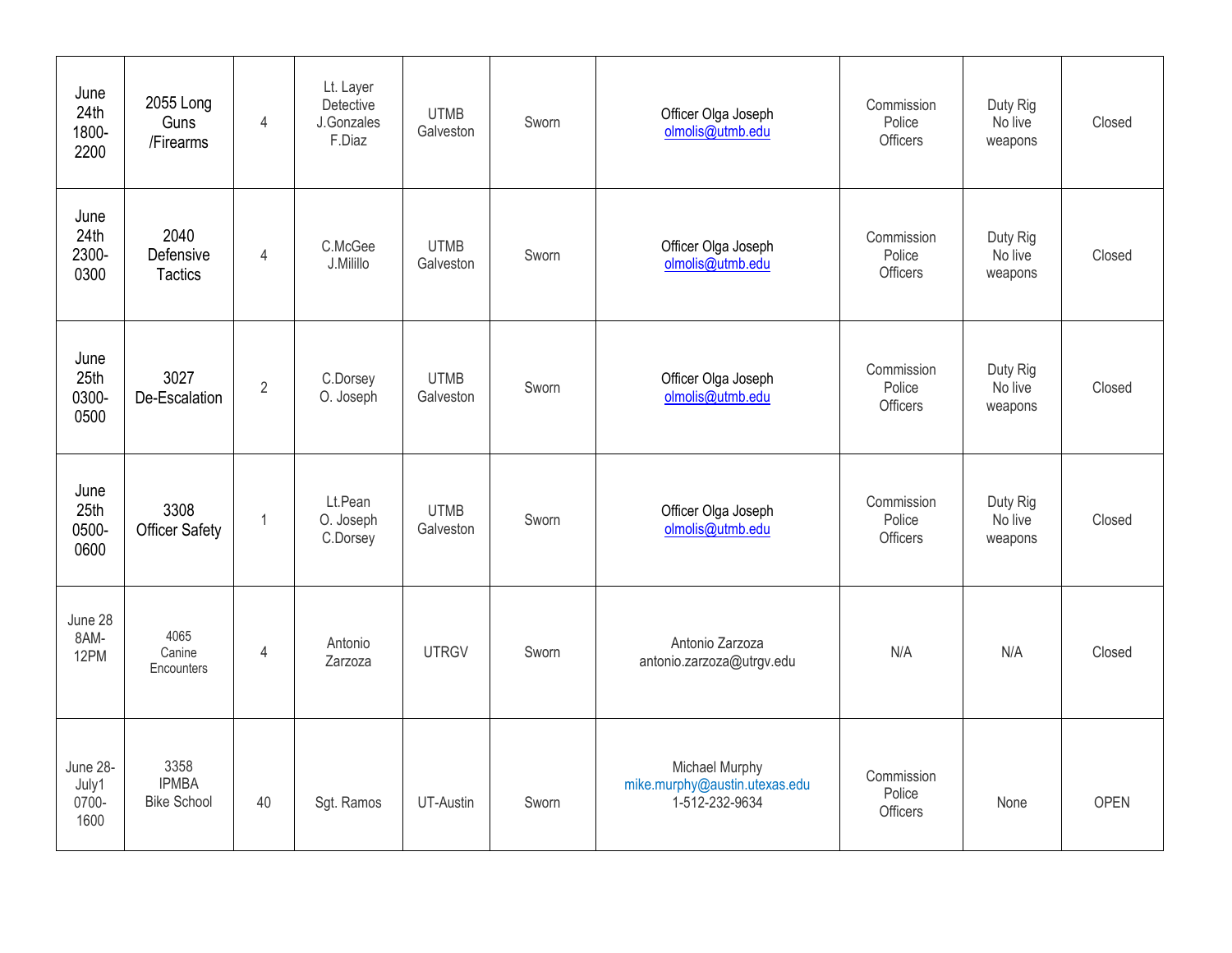| June 29<br>8:00AM<br>to<br>12:00PM | 8158<br>Body Worn<br>Cameras                                        | $\overline{4}$ | Roel Reyes &<br>Guadalupe<br>Casanova | <b>UTRGV</b>                 | Sworn | antonio.zarzoza@utrgv.edu                                   | N/A                       | N/A       | Open to UTSP<br>personnel only |
|------------------------------------|---------------------------------------------------------------------|----------------|---------------------------------------|------------------------------|-------|-------------------------------------------------------------|---------------------------|-----------|--------------------------------|
| June 29<br>1:00PM<br>to<br>5:00PM  | 8158<br>Body Worn<br>Cameras                                        | $\overline{4}$ | Roel Reyes &<br>Guadalupe<br>Casanova | <b>UTRGV</b>                 | Sworn | antonio.zarzoza@utrgv.edu                                   | N/A                       | N/A       | Open to UTSP<br>personnel only |
| June 29<br>8AM-<br>12PM            | 3027<br>De-Escalation<br>Refresher:<br>Surviving<br>Verbal Conflict | $\overline{4}$ | Antonio<br>Zarzoza                    | <b>UTRGV</b>                 | Sworn | Antonio Zarzoza<br>antonio.zarzoza@utrgv.edu                | N/A                       | N/A       | Closed                         |
| June 29<br>1PM-<br>5PM             | 3027<br>De-Escalation<br>Refresher:<br>Surviving<br>Verbal Conflict | $\overline{4}$ | Antonio<br>Zarzoza                    | <b>UTRGV</b>                 | Sworn | Antonio Zarzoza<br>antonio.zarzoza@utrgv.edu                | N/A                       | N/A       | Closed                         |
| June<br>30<br>1200-<br>1400        | 3343<br>OC Spray<br>Recertification<br>Course                       | $\overline{2}$ | Smith, Wayne                          | UTP-<br>Houston<br>(Bastrop) | Sworn | Tunya Theis<br>TLTheis@mdanderson.org<br>$(713) 563 - 4741$ | OC Spray<br>Certification | Duty Belt | Closed                         |
| June<br>30<br>2100-<br>2300        | 3343<br>OC Spray<br>Recertification<br>Course                       | $\overline{2}$ | Smith, Wayne                          | UTP-<br>Houston<br>(Bastrop) | Sworn | Tunya Theis<br>TLTheis@mdanderson.org<br>$(713) 563 - 4741$ | OC Spray<br>Certification | Duty Belt | Closed                         |